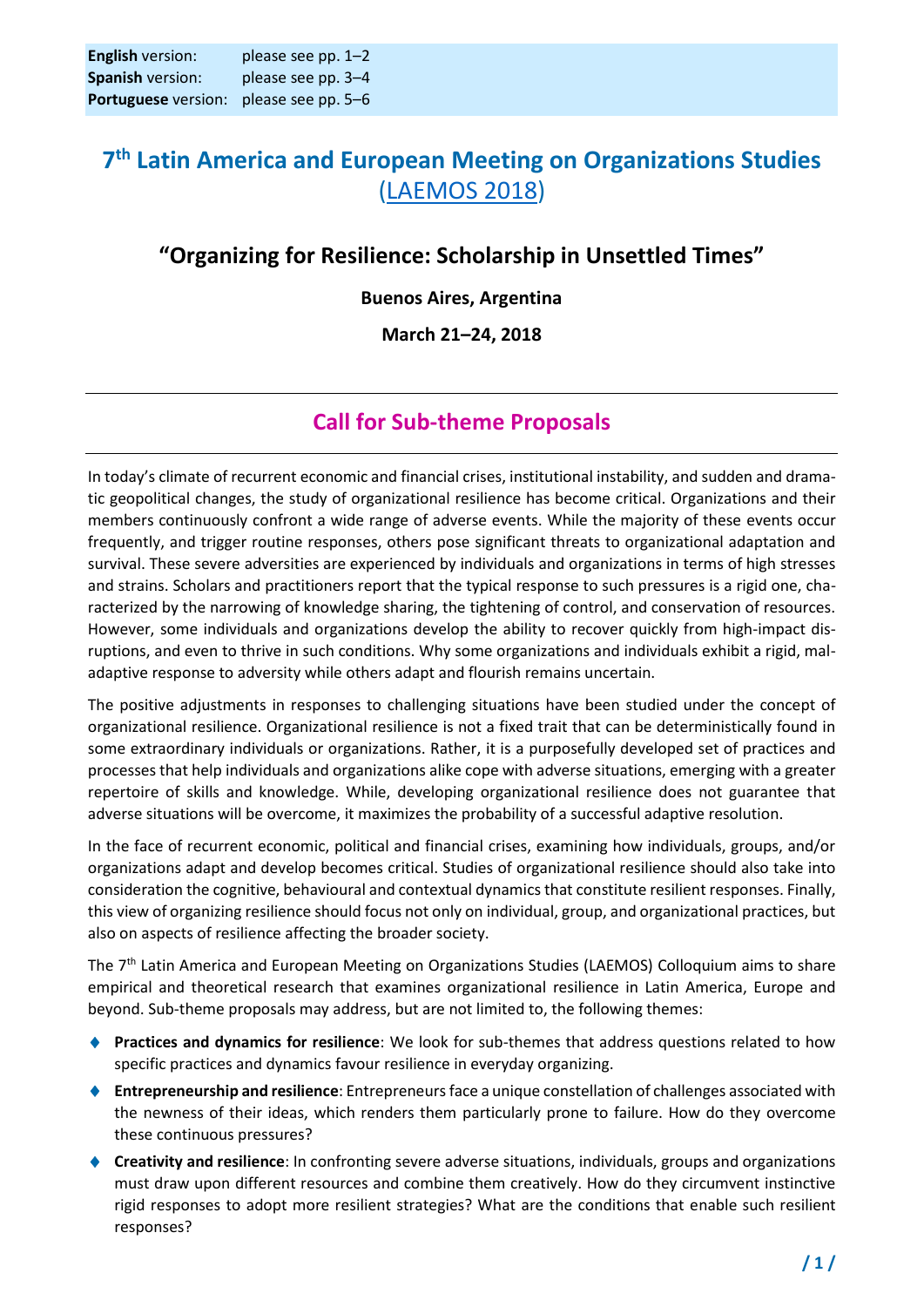- **Resilience in an institutional and cultural context**: The processes of developing resilience may differ across sectors, cultures, and regions. How do different institutional landscapes influence resilience? To what extent does the practice of resilience in deprived contexts carry lessons for well-resourced areas and institutions? We particularly welcome sub-themes addressing differences between Latin American countries.
- **Ethics and resilience**: Adverse situations condition not only the range of behavioural responses, but also the underlying ethical principles that inform those responses. How do adverse situations create justifications for ethical trade-offs? How do they reaffirm certain ethical principles? We welcome sub-themes exploring the recursive relationship among adversity, ethics, behaviours, and resilience.
- ◆ The time dimension: How do adverse events affect the perception of time? How do resilient responses to adverse situations navigate the tension between short-term stop-gap solutions and long-term adaptation?
- **Resilience and trust**: Political, social and economic crises erode individuals' trust in institutions and established processes; however, resilient organizations are able to maintain high levels of trust. What is the role of trust in the development of resiliency?
- ◆ **Social movements and resilience**: In an institutional void, social movements may provide the necessary resources and structure to develop resilience. What roles have social movements played in informing resilient responses in such contexts?

#### **Deadlines**

- $\triangleright$  Submission of sub-theme proposals: May 1, 2017
- ➢ Submission of abstracts (1,000 words): September 15, 2017
- ➢ Notification of acceptance: October 15, 2017
- ➢ Submission of full papers (6,000 words): March 1, 2018

**Sub-theme proposals** of about 500 words should be sent to [laemos2018@gmail.com.](mailto:laemos2018@gmail.com)

The proposals should be in English, including a cover page with the sub-theme's title and the names, affiliations and email addresses of the convening team. They should delimit a suggested domain and provide brief bios of the convenors.

We encourage teams to involve scholars from different institutions and continents, as well as at different stages of their academic career.

An international academic committee will evaluate all proposals.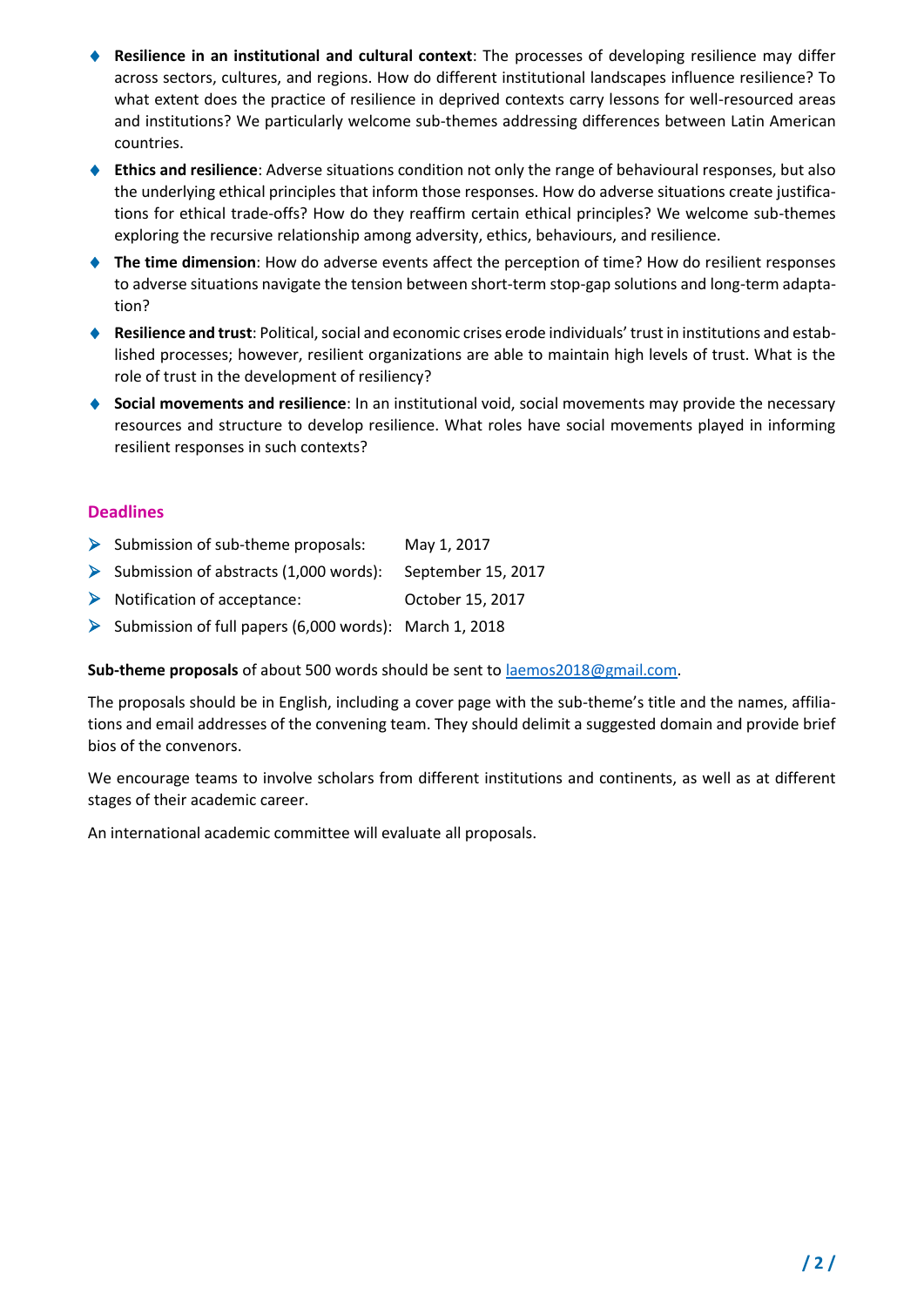# **7 th Latin America and European Meeting on Organizations Studies**  [\(LAEMOS 2018\)](http://laemos2018.wixsite.com/laemos)

### **"Organización para la resiliencia: academia en tiempos difíciles"**

#### **Buenos Aires, Argentina**

**March 21–24, 2018**

### **Call for Sub-theme Proposals**

En estos tiempos de repetidas crisis económicas y sociales, de inestabilidad institucional y dramáticos e inesperados cambios geopolíticos, el estudio de la resiliencia organizacional se ha tornado crítico. Las organizaciones y sus miembros se enfrentan continuamente a una amplia gama de eventos adversos. Cuando estos eventos ocurren con frecuencia, las organizaciones establecen respuestas rutinarias, pudiendo adaptarse a estas situaciones desfavorables. Sin embargo, en algunas ocasiones, las circunstancias adversas amenazan de modo significativo la adaptación y la supervivencia de las organizaciones. Estas amenazas son experimentadas por las organizaciones y por los individuos en forma de estrés y tensión. Tanto académicos como directivos de organizaciones responden a estas presiones de modo rígido, normalmente restringiendo la información compartida, acrecentando el control y cuidando los recursos. Sin embargo, algunos individuos y organizaciones desarrollan la habilidad de recuperarse rápidamente de estas crisis, e incluso, consiguen crecer y desarrollarse bajo estas condiciones adversas.¿ Por qué algunas organizaciones e individuos exhiben respuestas rígidas e improductivas frente a la adversidad y otras, frente a las mismas condiciones, consiguen adaptarse y crecer?

Las respuestas positivas frente a situaciones adversas han sido estudiadas bajo el concepto de resiliencia organizacional. Ésta no es una característica fija que puede encontrarse determinísticamente en algunos individuos u organizaciones extraordinarias. Por el contrario, es el desarrollo intencional de un conjunto de prácticas y procesos que ayudan a enfrentar situaciones adversas, emergiendo de ellas con un repertorio más amplio de capacidades y conocimiento. Aunque el desarrollo de la resiliencia organizacional no garantiza sobrellevar con éxito las situaciones adversas, incrementa las posibilidades de adaptarse con éxito.

Frente a las frecuentes crisis políticas, económicas y sociales, examinar cómo individuos, comunidades y organizaciones se adaptan y desarrollan se torna crítico. Estudios de resiliencia organizacional deben tener en cuenta las dinámicas cognitivas, conductuales y contextuales que constituyen respuestas resilientes a la adversidad. Finalmente, estos estudios de resiliencia organizacional, no solo deben enfocarse en individuos, grupos y prácticas organizacionales, sino también considerar aspectos de la resiliencia en la sociedad en general.

El 7mo coloquio LAEMOS busca compartir investigaciones empíricas y teóricas que examinen la resiliencia organizacional en Latinoamérica, Europa y el resto del mundo. Propuestas de sub-temas pueden enfocarse, aunque no limitarse, a los siguientes temas:

- **Prácticas y dinámicas por la resiliencia:** buscamos sub-temas que se enfoquen en las prácticas y dinámicas organizaciones que favorecen la resiliencia en la organización cotidiana.
- **Emprendimiento y resiliencia**: los emprendedores suelen enfrentarse a una constelación de desafíos asociados a la novedad de sus ideas, que los hace más vulnerables e incrementa la posibilidad del fracaso.¿ Cómo los emprendendores logran sobreponerse a estas presiones continuas?
- **Creatividad y resiliencia:** frente a situaciones adversas, individuos, grupos y organizaciones deben recurrir a diferentes recursos y combinarlos de modo creativo. ¿Cómo se resisten respuestas instintivas rígidas para adoptar estrategias más resilientes? ¿Cúales son las condiciones que permiten estas respuestas?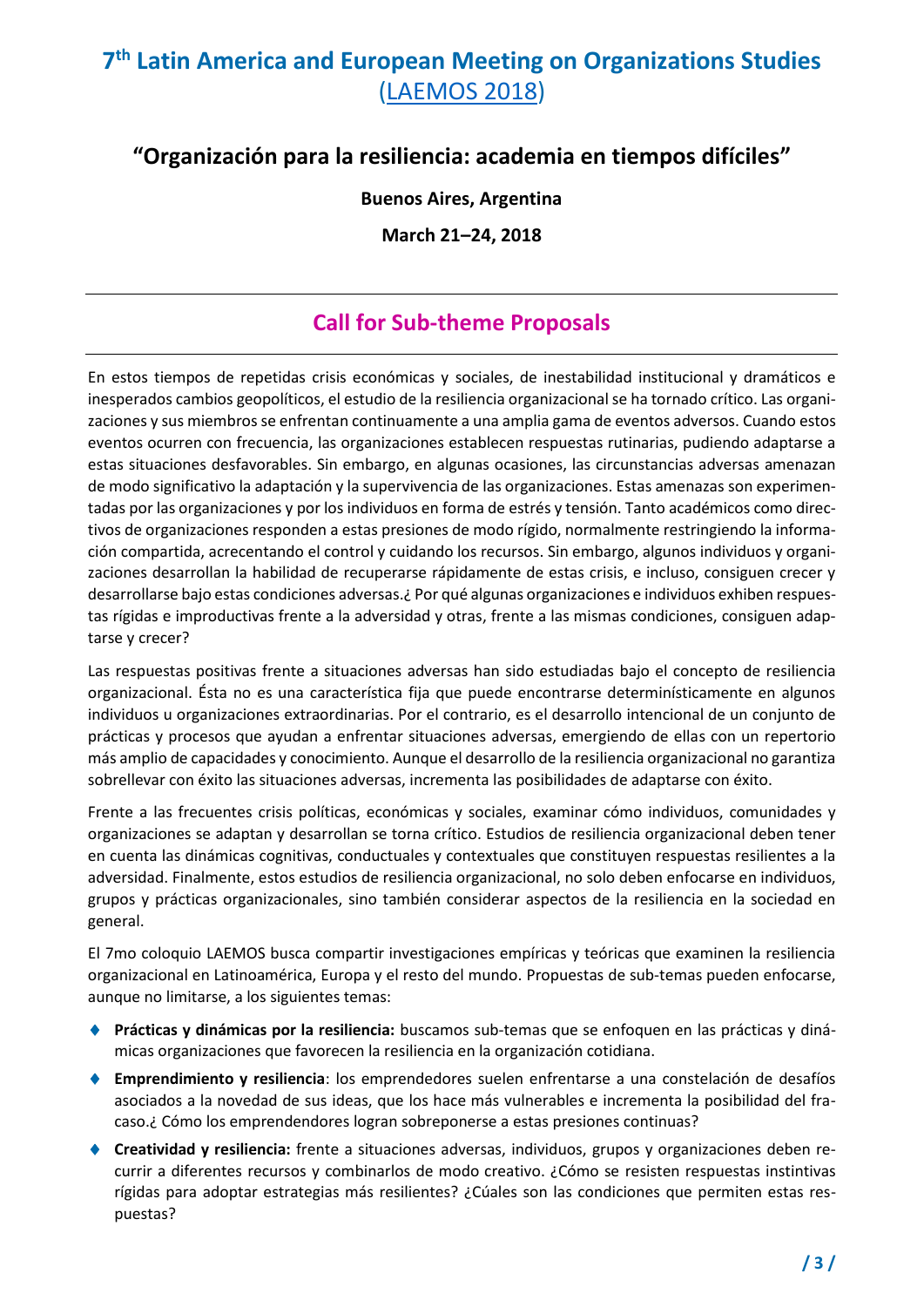- **Resiliencia en contextos institucionales y culturales**: los procesos de desarrollo de resiliencia probablemente difieren en distintos sectores, culturas y regiones. ¿Cómo distintos entornos institucionales influyen en la resiliencia? Esperamos subtemas que estudien específicamente las diferencias entre distintos países latinoamericanos.
- ◆ Ética y resiliencia: las situaciones adversas condicionan no sólo las conductas, sino que también los principios éticos que subyacen e informan estas conductas. ¿Cómo las situaciones adversas crean justificativos para dilemas éticos? ¿Cómo reafirman ciertos principios éticos? Damos especialmente bienvenida a subtemas que exploren las relaciones entre adversidad, ética, conductas y resiliencia.
- **Dimensión temporal:** ¿cómo eventos adversos afectan la percepción del tiempo? ¿Cómo respuestas resilientes ante la adversidad permiten resolver las tensiones entre soluciones de corto-plazo y adaptación de largo-plazo?
- **Resiliencia y confianza**: crisis políticas, sociales y económicas erosionan la confianza de los individuos en las instituciones y los procesos establecidos, sin embargo, organizaciones resilientes son capaces de mantener altos niveles de confianza. ¿Cúal es el rol de la confianza en el desarrollo de la resiliencia?
- **Movimientos sociales y resiliencia**: en situaciones de vacíos institucionales, los movimientos sociales pueden proveer de los recursos y estructuras necesarias para desarrollar la resiliencia. ¿Qué roles tienen los movimientos sociales para informar respuestas resilientes en ese tipo de contextos?

#### **Fechas límite**

- ➢ Propuestas de subtemas: 1 de mayo de 2017
- ➢ Envío de abstracts (1000 palabras): 15 de septiembre de 2017
- ➢ Notificación de aceptación: 15 de octubre de 2017
- ➢ Envío de full-paper (6000 palabras): 1 de marzo de 2018

**Las propuestas de subtemas** deben tener aproximadamente 500 palabras y deben enviarse a [laemos2018@gmail.com.](mailto:laemos2018@gmail.com)

Las propuestas deben ser en inglés, incluyendo una página inicial con el título del subtema y los nombres, afiliaciones y direcciones de correo electrónico del equipo de organizadores del subtema. Deben delimitar el área de contribución y proveer una breve biografía de los organizadores.

Alentamos a aquellos que quieran organizar un subtema a conformar equipos que provengan de distintas instituciones y continentes, así como a etapas diferentes en la carrera académica.

Un comité académico internacional evaluará todas las propuestas de subtemas.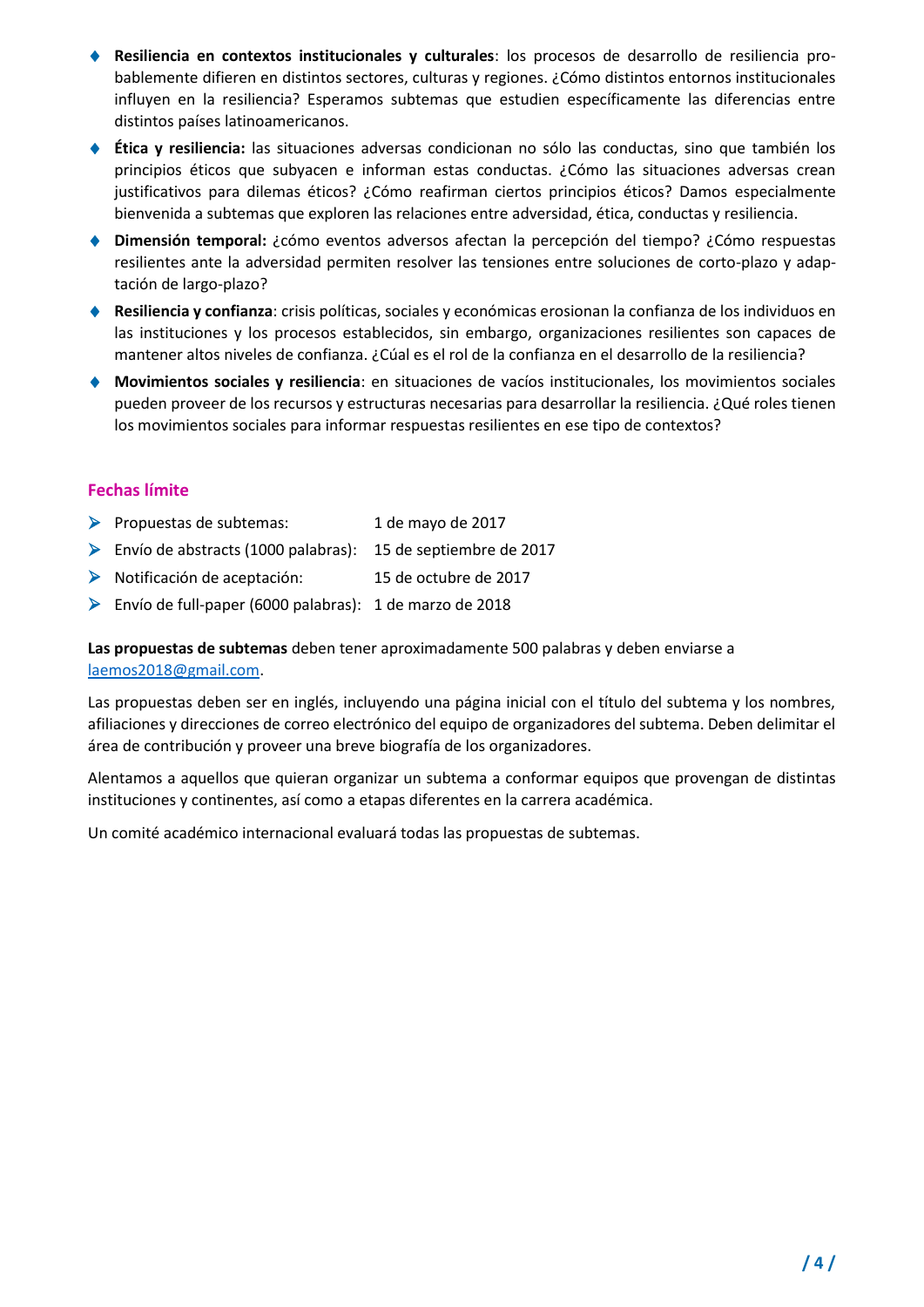# **7 th Latin America and European Meeting on Organizations Studies**  [\(LAEMOS 2018\)](http://laemos2018.wixsite.com/laemos)

### **"Organização para a resiliência: academia em tempos difíceis"**

#### **Buenos Aires, Argentina**

**March 21–24, 2018**

### **Call for Sub-theme Proposals**

Nestes tempos de repetidas crises econômicas e sociais, de instabilidade institucional e dramáticas e inesperadas mudanças geopolíticas, o estudo da resiliência organizacional tem se tornado critico. As organizações e seus membros se enfrentam continuamente a uma ampla gama de eventos adversos. Quando estes eventos ocorrem com freqüência, as organizações estabelecem respostas de rotina, podendo se adaptar a estas situações desfavoráveis. Porém, algumas vezes, as circunstâncias adversas ameaçam de modo significativo a adaptação e a supervivência das organizações. Estas ameaças são experimentadas pelas organizações e pelos indivíduos em forma de estresse e tensão. Tanto acadêmicos como diretivos de organizações respondem a essas pressões de modo rígido, normalmente restringindo a informação compartilhada, acrescentando o controle e cuidando os recursos. Porem, alguns indivíduos e organizações desenvolvem a habilidade de se recuperar rapidamente destas crises e até conseguem crescer e se desenvolver baixo estas condições adversas. Por que algumas organizações e indivíduos exibem respostas rígidas e improdutivas frente a adversidade e outras, frente às mesas condições, conseguem se adaptar e crescer?

As respostas positivas frente a situações adversas tem sido estudadas baixo o conceito de resiliência organizacional. Esta não é uma característica fixa que pode se encontrar deterministicamente em alguns indivíduos ou organizações extraordinárias. Pelo contrário, é o desenvolvimento intencional de um conjunto de práticas e processos que ajudam a enfrentar situações adversas, emergindo delas com um repertório mais amplo de capacidades e conhecimento. Se bem o desenvolvimento da resiliência organizacional não garante sobrelevar com sucesso as situações adversas, incrementa as possibilidades de se adaptar com sucesso.

Frente às freqüentes crises políticas, econômicas e sociais, examinar como indivíduos, comunidades e organizações se adaptam e desenvolvem se torna crítico. Estudos de resiliência organizacional devem levar em conta as dinâmicas cognitivas, de conduta e contextuais que constituem respostas resilientes à adversidade. Finalmente, estes estudos de resiliência organizacional, não somente devem se focar nos indivíduos, grupos e práticas organizacionais, mas também considerar aspectos da resiliência na sociedade em geral.

O 7º colóquio LAEMOS procura partilhar pesquisas empíricas e Teóricas que examinem a resiliência organizacional na América Latina, Europa e o resto do mundo. Propostas de sub-temas podem focar, mas não se limitar, aos seguintes temas:

- **Práticas e dinâmicas pela resiliência**: procuramos sub-temas que foquem nas práticas e dinâmicas organizacionais que favorecem a resiliência na organização cotidiana.
- **Empreendimento e resiliência**: os empreendedores acostumam se enfrentar a uma constelação de desafios associados à novidade de suas idéias, que os faz mais vulneráveis e incrementa a possibilidade de fracasso. Como os empreendedores conseguem se sobrepor a estas pressões contínuas?
- **Criatividade e resiliência**: frente a situações adversas, indivíduos, grupos e organizações devem recorrer a diferentes recursos e combiná-los de modo criativo. Como se resistem respostas instintivas para adotar estratégias mais resilientes? Quais são as condições que permitem estas respostas?
- **Resiliência em contextos institucionais e culturais**: os processos de desenvolvimento de resiliência provavelmente diferem em diferentes setores, culturas e regiões. Como diferentes ambientes institucionais influem na resiliência? Esperamos sub-temas que estudem especificamente as diferenças entre diferentes países da América Latina.